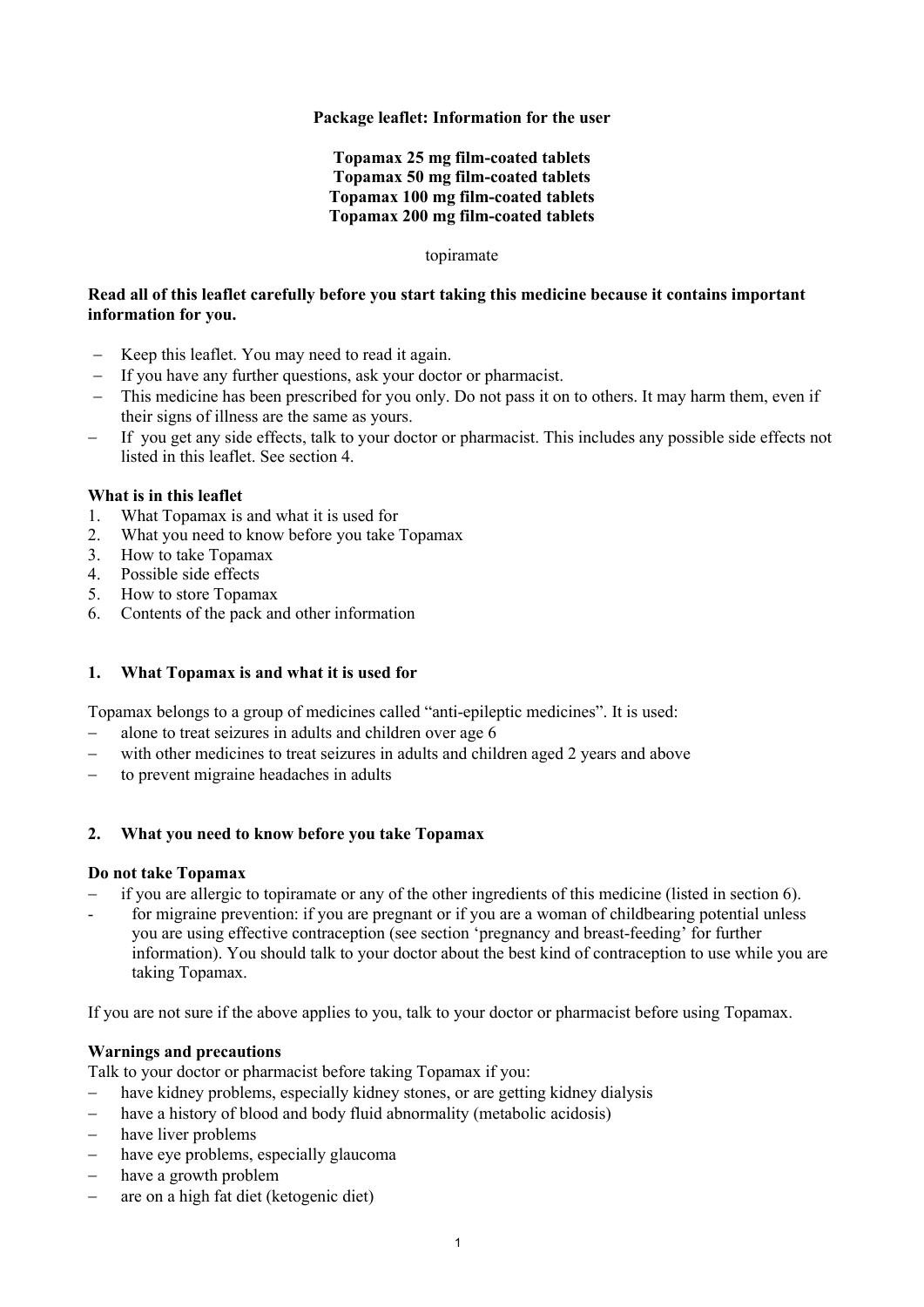are taking Topamax to treat epilepsy and you are pregnant or a woman of childbearing potential (see section 'pregnancy and breast-feeding' for further information)

If you are not sure if any of the above applies to you, talk to your doctor or pharmacist before using Topamax.

It is important that you do not stop taking your medicine without first consulting your doctor.

You should also talk to your doctor before taking any medicine containing topiramate that is given to you as an alternative to Topamax.

You may lose weight if you use Topamax so your weight should be checked regularly when using this medicine. If you are losing too much weight or a child using this medicine is not gaining enough weight, you should consult your doctor.

A small number of people being treated with anti-epileptic medicines such as Topamax have had thoughts of harming or killing themselves. If at any time you have these thoughts, immediately contact your doctor.

Topamax can cause serious skin reactions, tell your doctor immediately if you develop a skin rash and/or blisters (see also section 4 'Possible side effects').

Topamax may in rare cases cause high levels of ammonia in the blood (seen in blood tests) which can lead to a change in brain function, especially if you are also taking a medicine called valproic acid or sodium valproate. Since this may be a severe condition, tell your doctor immediately if the following symptoms occur (see also section 4 'Possible side effects'):

- difficulty thinking, remembering information, or solving problems
- being less alert or aware
- feeling very sleepy with low energy

At higher doses of Topamax, the risk of developing these symptoms may increase.

#### **Other medicines and Topamax**

Tell your doctor or pharmacist if you are taking, have recently taken or might take any other medicines. Topamax and certain other medicines can affect each other. Sometimes the dose of some of your other medicines or Topamax will have to be adjusted.

Especially, tell your doctor or pharmacist if you are taking:

- other medicines that impair or decrease your thinking, concentration, or muscle coordination (e.g. central nervous system depressant medicines such as muscle relaxants and sedatives).
- birth control pills. Topamax may make your birth control pills less effective. You should talk to your doctor about the best kind of contraception to use while you are taking Topamax.

Tell your doctor if your menstrual bleeding changes while you are taking birth control pills and Topamax.

Keep a list of all the medicines you take. Show this list to your doctor and pharmacist before you start a new medicine.

Other medicines you should discuss with your doctor or pharmacist include other anti-epileptic medicines, risperidone, lithium, hydrochlorothiazide, metformin, pioglitazone, glibenclamide, amitriptyline, propranolol, diltiazem, venlafaxine, flunarazine, St. John's wort (*Hypericum perforatum*) (a herbal preparation used to treat depression), warfarin used to thin the blood.

If you are not sure if any of the above applies to you, talk to your doctor or pharmacist before using Topamax.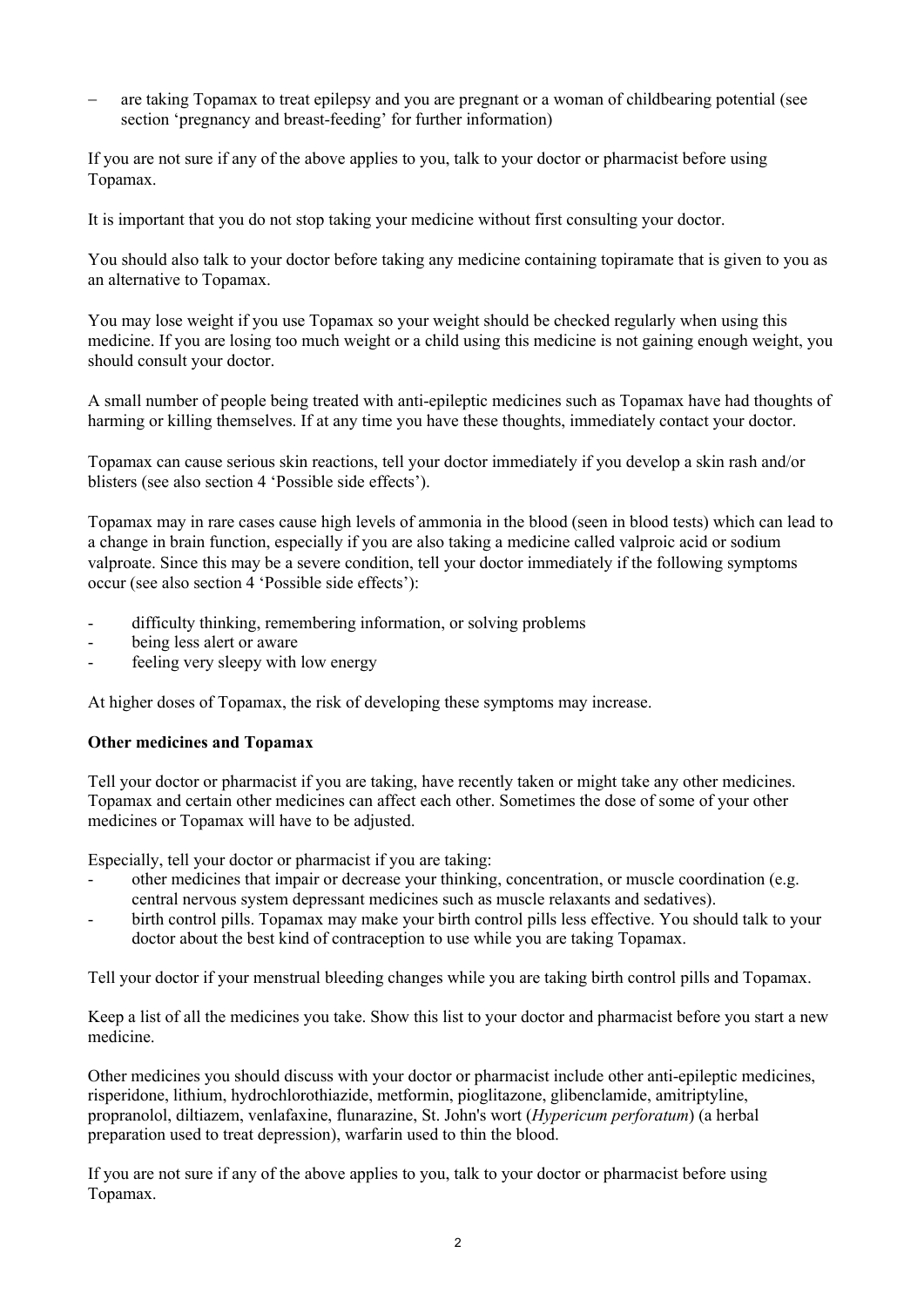### **Topamax with food and drink**

You can take Topamax with or without food. Drink plenty of fluids during the day to prevent kidney stones while taking Topamax. You should avoid drinking alcohol when taking Topamax.

### **Pregnancy and breast-feeding**

### Migraine prevention:

Topamax can harm an unborn baby. You must not use Topamax if you are pregnant. You must not use Topamax for migraine prevention if you are a woman of childbearing potential unless you are using effective contraception. Talk to your doctor about the best kind of contraception and whether Topamax is suitable for you. Before the start of treatment with Topamax a pregnancy test should be performed.

#### Treatment of epilepsy:

If you are a woman of childbearing potential you should talk to your doctor about other possible treatments instead of Topamax. If the decision is made to use Topamax, you should use effective contraception. Talk to your doctor about the best kind of contraception to use while you are taking Topamax. Before the start of treatment with Topamax a pregnancy test should be performed.

Talk to your doctor if you wish to become pregnant.

As with other anti-epileptic medicines, there is a risk of harm to the unborn child if Topamax is used during pregnancy. Make sure you are very clear about the risks and the benefits of using Topamax for epilepsy during pregnancy.

- If you take Topamax during pregnancy, your baby has a higher risk for birth defects, particularly, cleft lip (split in the top lip) and cleft palate (split in the roof of the mouth). Newborn boys may also have a malformation of the penis (hypospadia). These defects can develop early in pregnancy, even before you know you are pregnant.
- If you take Topamax during pregnancy, your baby may be smaller than expected at birth. Talk to your doctor if you have questions about this risk during pregnancy.
- There may be other medicines to treat your condition that have a lower risk of birth defects.
- Tell your doctor straight away if you become pregnant while taking Topamax. You and your doctor should decide if you will continue to take Topamax while you are pregnant.

#### Breast-feeding

The active substance in Topamax (topiramate) passes into human milk. Effects have been seen in breastfed babies of treated mothers, including diarrhea, feeling sleepy, feeling irritable, and poor weight gain. Therefore, your doctor will discuss with you whether you abstain from breast-feeding or whether to abstain from treatment with Topamax. Your doctor will take into account the importance of the medicine to the mother and the risk for the baby.

Mothers who breast-feed while taking Topamax must tell the doctor as soon as possible if the baby experiences anything unusual.

#### **Driving and using machines**

Dizziness, tiredness, and vision problems may occur during treatment with Topamax. Do not drive or use any tools or machines without talking to your doctor first.

#### **Topamax contains lactose**

If you have been told by your doctor that you have an intolerance to some sugars, contact your doctor before taking this medicinal product.

#### **Other ingredients**

This medicine contains less than 1 mmol sodium (23 mg) per tablet, that is to say essentially 'sodium-free'.

#### **3. How to take Topamax**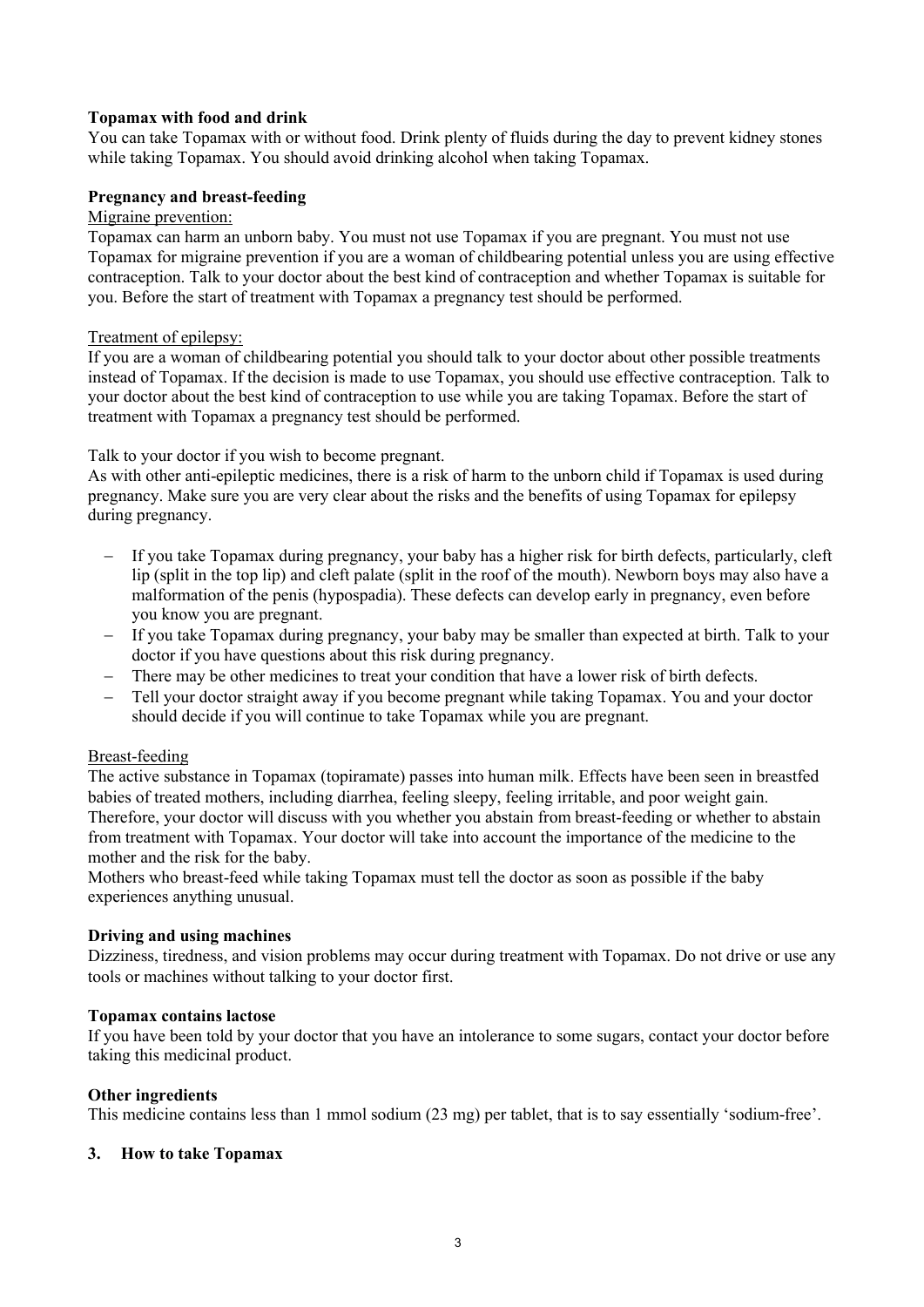Always take this medicine exactly as your doctor has told you. Check with your doctor or pharmacist if you are not sure.

- Your doctor will usually start you on a low dose of Topamax and slowly increase your dose until the best dose is found for you.
- Topamax tablets are to be swallowed whole. Avoid chewing the tablets as they may leave a bitter taste.
- Topamax can be taken before, during, or after a meal. Drink plenty of fluids during the day to prevent kidney stones while taking Topamax.

# **If you take more Topamax than you should**

- See a doctor right away. Take the medicine pack with you.
- You may feel sleepy, tired, or less alert; lack coordination; have difficulty speaking or concentrating; have double or blurred vision; feel dizzy due to low blood pressure; feel depressed or agitated; or have abdominal pain, or seizures (fits).

Overdose can happen if you are taking other medicines together with Topamax.

# **If you forget to take Topamax**

- If you forget to take a dose, take it as soon as you remember it. However, if it is almost time for your next dose, skip the missed dose and continue as usual. If you miss two or more doses, contact your doctor.
- Do not take a double dose (two doses at the same time) to make up for a forgotten dose.

### **If you stop taking Topamax**

Do not stop taking this medicine unless told to do so by your doctor. Your symptoms may return. If your doctor decides to stop this medication, your dose may be decreased gradually over a few days.

If you have any further questions on the use of this product, ask your doctor or pharmacist.

# **4. Possible side effects**

Like all medicines, this medicine can cause side effects, although not everybody gets them.

# **Tell your doctor, or seek medical attention immediately if you have the following side effects: Very common (may affect more than 1 in 10 people)**

Depression (new or worse)

# **Common (may affect up to 1 in 10 people)**

- Seizures (fits)
- Anxiety, irritability, changes in mood, confusion, disorientation
- Problems with concentration, slowness of thinking, loss of memory, problems with memory (new onset, sudden change or increased severity)
- Kidney stone, frequent or painful urination

# **Uncommon (may affect up to 1 in 100 people)**

- Increased acid level in the blood (may cause troubled breathing including shortness of breath, loss of appetite, nausea, vomiting, excessive tiredness, and fast or uneven heart beats)
- Decreased or loss of sweating (particularly in young children who are exposed to high temperatures)
- Having thoughts of serious self-harm, trying to cause serious self-harm
- Loss of part of the field of vision

# **Rare (may affect up to 1 in 1,000 people)**

- Glaucoma blockage of fluid in eye causing increased pressure in the eye, pain, or decreased vision
- Difficulty thinking, remembering information, or solving problems, being less alert or aware, feeling very sleepy with low energy – these symptoms may be a sign of a high level of ammonia in the blood (hyperammonemia), which can lead to a change in brain function (hyperammonemic encephalopathy).
- Serious skin reactions, such as Stevens-Johnson syndrome and toxic epidermal necrolysis these may appear as rashes with or without blisters. Skin irritation, sores or swelling in the mouth, throat, nose, eyes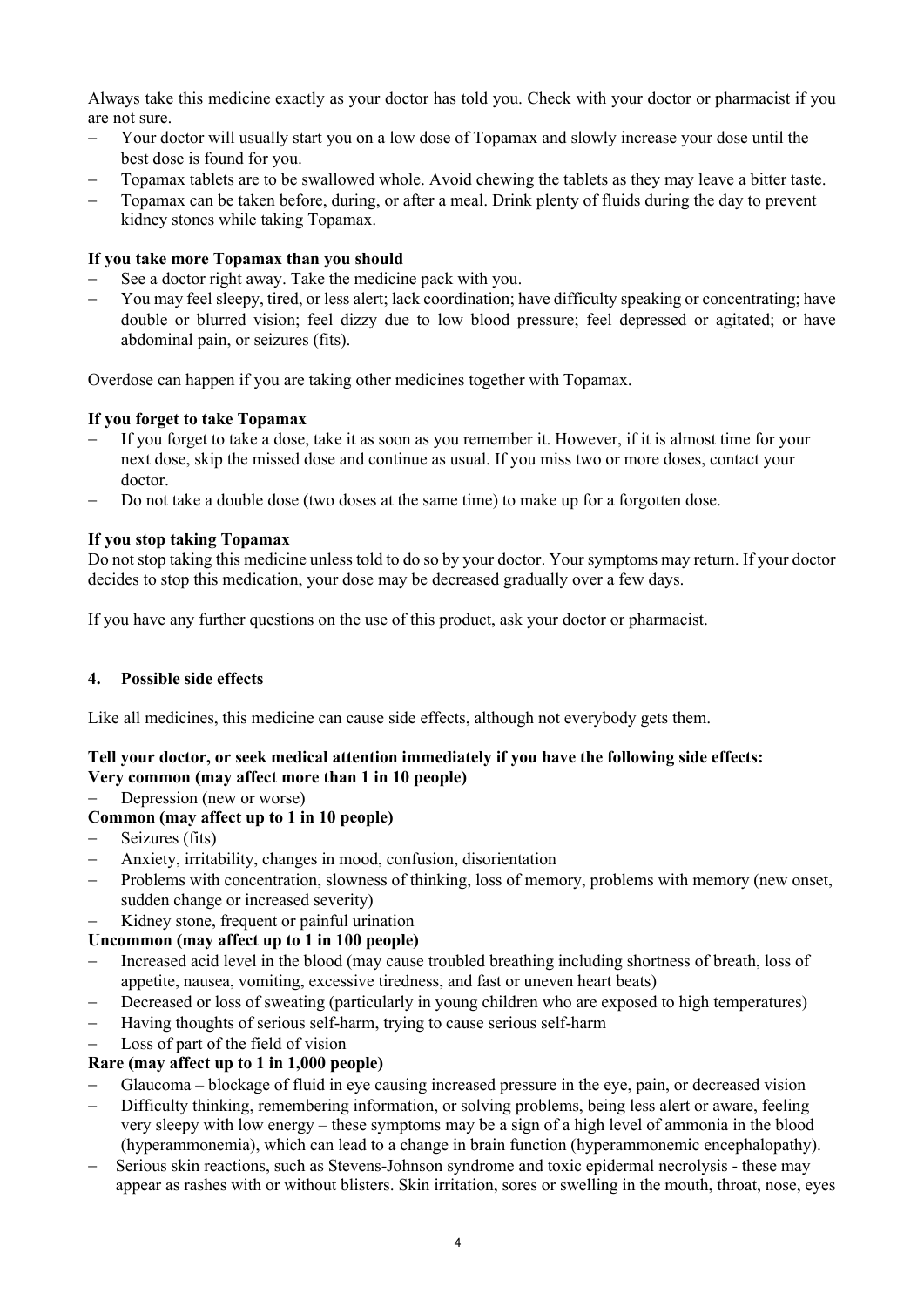and around the genitals. The skin rashes may develop into serious widespread skin damage (peeling of the epidermis and superficial mucous membranes) with life-threatening consequences.

# **Not known (frequency cannot be estimated from the available data)**

 Inflammation of the eye (uveitis) with symptoms such as eye redness, pain, sensitivity to light, runny eyes, seeing small dots or getting blurred vision

# **Other side effects include the following, if they get serious, please tell your doctor or pharmacist: Very common (may affect more than 1 in 10 people)**

- Stuffy, runny nose or sore throat
- Tingling, pain and/or numbness of various body parts
- Sleepiness, tiredness
- Dizziness
- Nausea, diarrhoea
- Weight loss

# **Common (may affect up to 1 in 10 people)**

- Anaemia (low blood count)
- Allergic reaction (such as skin rash, redness, itching, facial swelling, hives)
- Loss of appetite, decreased appetite
- Aggression, agitation, anger, abnormal behaviour
- Difficulty falling or staying asleep
- Problems with speech or speech disorder, slurred speech
- Clumsiness or lack of coordination, feeling of unsteadiness when walking
- Decreased ability to complete routine tasks
- Decreased, loss of, or no sense of taste
- Involuntary trembling or shaking; rapid, uncontrollable movements of the eyes
- Visual disturbance, such as double vision, blurred vision, decreased vision, difficulty focusing
- Sensation of spinning (vertigo), ringing in the ears, ear pain
- Shortness of breath
- Cough
- Nose bleeds
- Fever, not feeling well, weakness
- Vomiting, constipation, abdominal pain or discomfort, indigestion, stomach or intestinal infection
- Dry mouth
- Hair loss
- Itching
- Joint pain or swelling, muscle spasms or twitching, muscle aches or weakness, chest pain
- Weight gain

# **Uncommon (may affect up to 1 in 100 people)**

- Decrease in platelets (blood cells that help stop bleeding), decrease in white blood cells that help to protect you against infection, decrease in potassium level in the blood
- Increase in liver enzymes, increase in eosinophils (a type of white blood cell) in the blood
- Swollen glands in the neck, armpit, or groin
- Increased appetite
- Elevated mood
- Hearing, seeing, or feeling things that are not there, severe mental disorder (psychosis)
- Showing and/or feeling no emotion, unusual suspiciousness, panic attack
- Problems with reading, speech disorder, problems with handwriting
- Restlessness, hyperactivity
- Slowed thinking, decreased wakefulness or alertness
- Reduced or slow body movements, involuntary abnormal or repetitive muscle movements
- $-$  Fainting
- Abnormal sense of touch; impaired sense of touch
- Impaired, distorted, or no sense of smell
- Unusual feeling or sensation that may precede a migraine or a certain type of seizure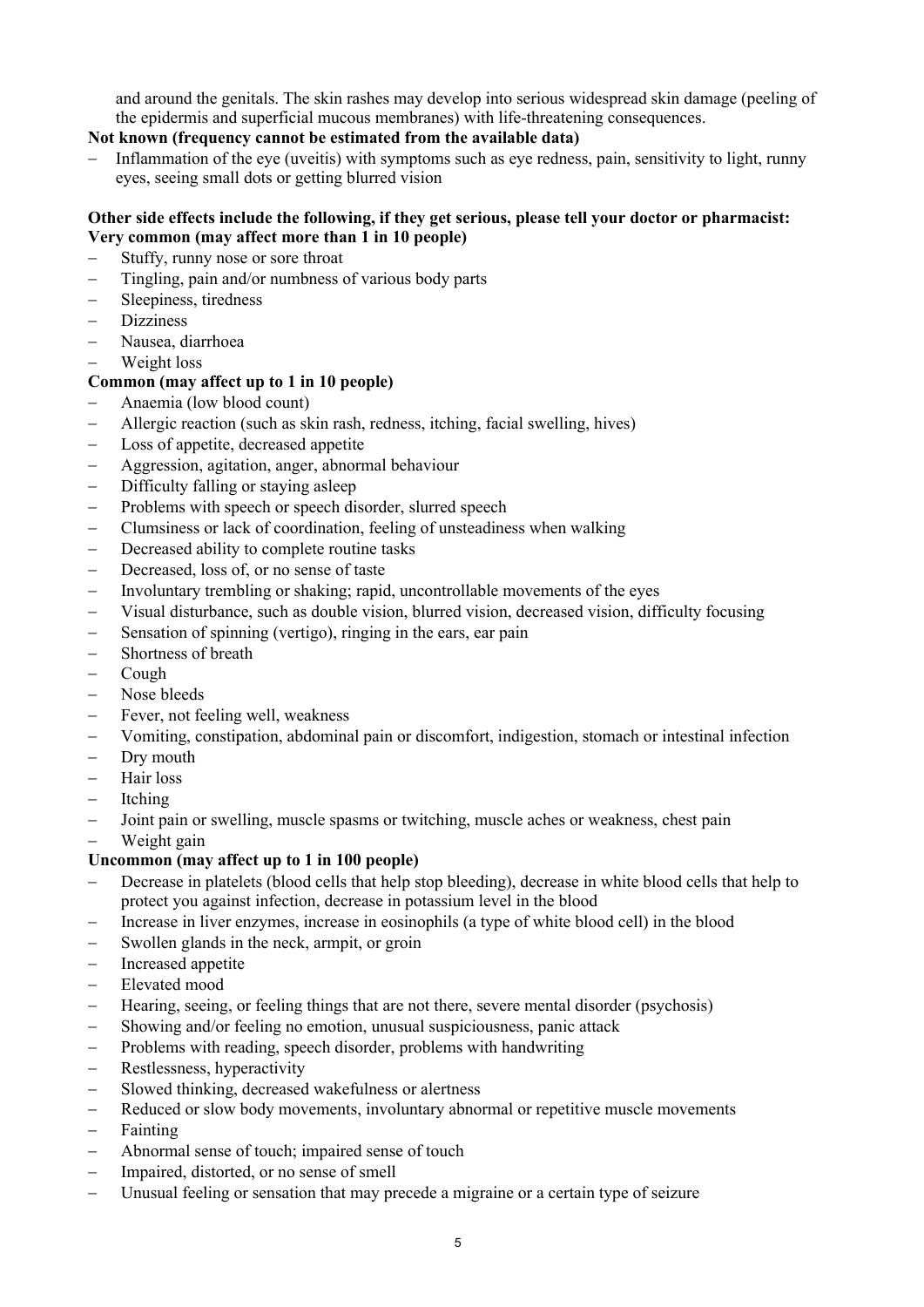- Dry eye, sensitivity of the eyes to light, eyelid twitching, watery eyes
- Decreased or loss of hearing, loss of hearing in one ear
- Slow or irregular heartbeat, feeling your heart beating in your chest
- Low blood pressure, low blood pressure upon standing (consequently, some people taking Topamax may feel faint, dizzy, or may pass out when they stand up or sit up suddenly)
- Flushing, feeling warm
- Pancreatitis (inflammation of the pancreas)
- Excessive passing of gas or wind, heartburn, abdominal fullness or bloating
- Bleeding gums, increased saliva, drooling, breath odour
- Excessive intake of fluids, thirst
- Skin discolouration
- Muscle stiffness, pain in side
- Blood in urine, incontinence (lack of control) of urine, urgent desire to urinate, flank or kidney pain
- Difficulty getting or keeping an erection, sexual dysfunction
- Flu-like symptoms
- Cold fingers and toes
- Feeling drunk
- Learning disability

# **Rare (may affect up to 1 in 1,000 people)**

- Abnormally elevated mood
- Loss of consciousness
- Blindness in one eye, temporary blindness, night blindness
- Lazy eye
- Swelling in and around the eyes
- Numbness, tingling and colour change (white, blue then red) in fingers and toes when exposed to the cold
- $-Inflammation of the liver, liver failure$
- Abnormal skin odour
- Discomfort in your arms or legs
- Kidney disorder

### **Not known (frequency cannot be estimated from the available data)**

 Maculopathy is a disease of the macula, the small spot in the retina where vision is keenest. You should call your doctor if you notice a change or decrease in your vision. )

#### **Children**

The side effects in children are generally similar to those seen in adults, but the following side effects may be more common in children than adults:

- Problems with concentration
- Increased acid level in the blood
- Having thoughts of serious self-harm
- Tiredness
- Decreased or increased appetite
- Aggression, abnormal behaviour
- Difficulty falling or staying asleep
- Feeling of unsteadiness when walking
- Not feeling well
- Decrease in potassium level in the blood
- Showing and/or feeling no emotion
- Watery eyes
- Slow or irregular heartbeat

# Other side effects that may occur in children are:

# **Common (may affect up to 1 in 10 people)**

Sensation of spinning (vertigo)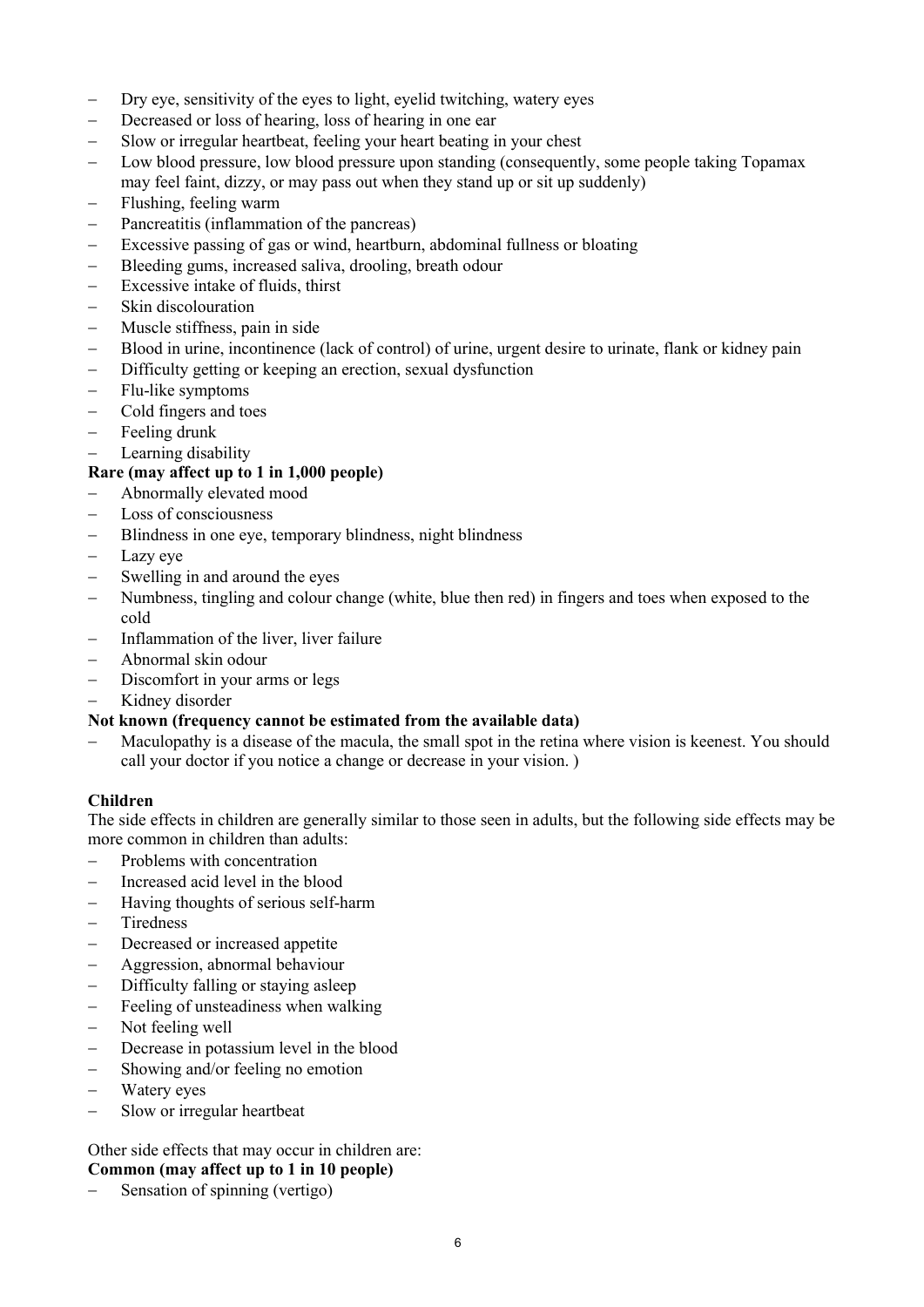- Vomiting
- Fever

# **Uncommon (may affect up to 1 in 100 people)**

- Increase in eosinophils (a type of white blood cell) in the blood
- Hyperactivity
- Feeling warm
- Learning disability

# **Reporting of side effects**

By reporting side effects, you can help provide more information on the safety of this medicine. If you get any side effects, talk to your doctor or pharmacist. This includes any possible side effects not listed in this leaflet. You can also report side effects directly via the Yellow Card Scheme at: www.mhra.gov.uk/yellowcard or search for MHRA Yellow Card in the Google Play or Apple App Store.

# **5. How to store Topamax**

Keep this medicine out of the sight and reach of children.

Do not use this medicine after the expiry date which is stated on the bottle/carton after EXP. The expiry date refers to the last day of that month.

Do not store above 25<sup>o</sup>C.

Blisters: Store in the original package to protect the tablets from moisture. Bottles: Store in the original package and keep the bottle tightly closed to protect the tablets from moisture.

Do not throw away any medicines via wastewater or household waste. Ask your pharmacist how to throw away medicines you no longer use. These measures will help protect the environment.

# **6. Contents of the pack and other information**

# **What Topamax contains**

The active substance is topiramate.

- Each Topamax film-coated tablet contains 25, 50, 100, or 200 mg of topiramate.
- The other ingredients of Topamax are:
	- core tablet: lactose monohydrate, pregelatinized maize starch, microcrystalline cellulose, sodium starch glycolate (Type A), magnesium stearate
	- film-coating: OPADRY<sup>®</sup> white, yellow, pink<sup>1</sup>, carnauba wax

 $1$ OPADRY<sup>®</sup> contains hypromellose, macrogol, polysorbate 80 and as colourants titanium dioxide E171 (all strengths), iron oxide yellow E172 (50 and 100 mg), and iron oxide red E172 (200 mg)

# **What Topamax looks like and contents of the pack**

 mg: White round tablets, 6 mm in diameter, "TOP" on one side, "25" on the other side. mg: Light yellow round tablets, 7 mm in diameter, "TOP" on one side, "50" on the other side. mg: Yellow round tablets, 9 mm in diameter, "TOP" on one side, "100" on the other side. mg: Salmon round tablets, 10 mm in diameter, "TOP" on one side, "200" on the other side.

Opaque plastic bottle with tamper-evident closure containing 20, 28, 30, 50, 56, 60, 100 or 200 (2 x 100) tablets. In each bottle, there is a desiccant canister which should not be swallowed.

Blister pack of an aluminium/aluminium foil in strips. Pack sizes of 10, 20, 28, 30, 50, 56, 60, 100 or 200  $(2 \times 100)$  tablets.

Individual (alu/alu) blister strips are packed inside a folding box.